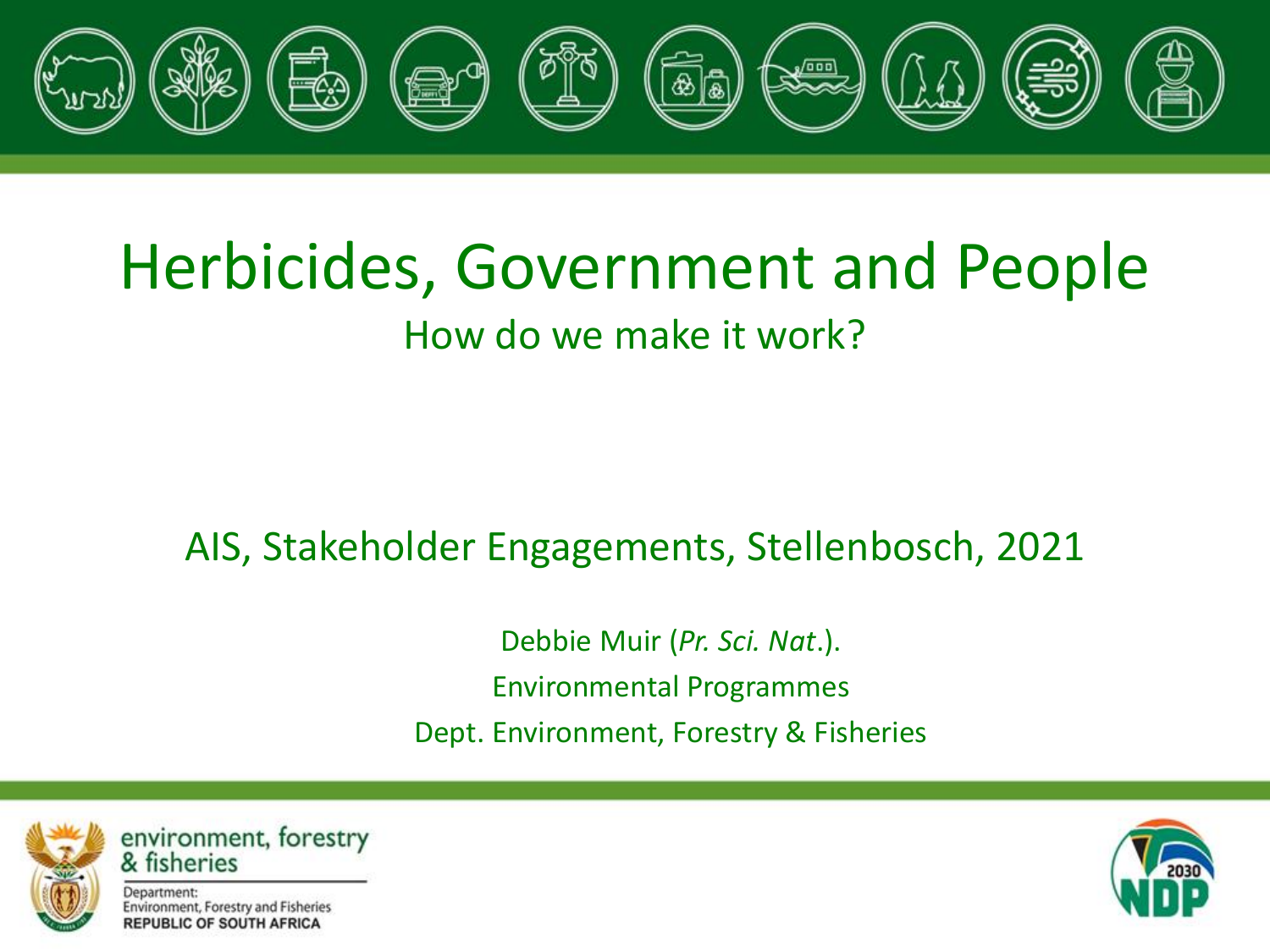#### NRM Background

- Working for Water
	- Terrestrial projects R 1b
	- Aquatic weed projects R 42m
	- Rope access projects R 65m
	- Emerging species projects R21m
- Working on Fire R556m
- Working for Wetlands R135m
- Working for Ecosystem services R80m
- Working for Forests R10m



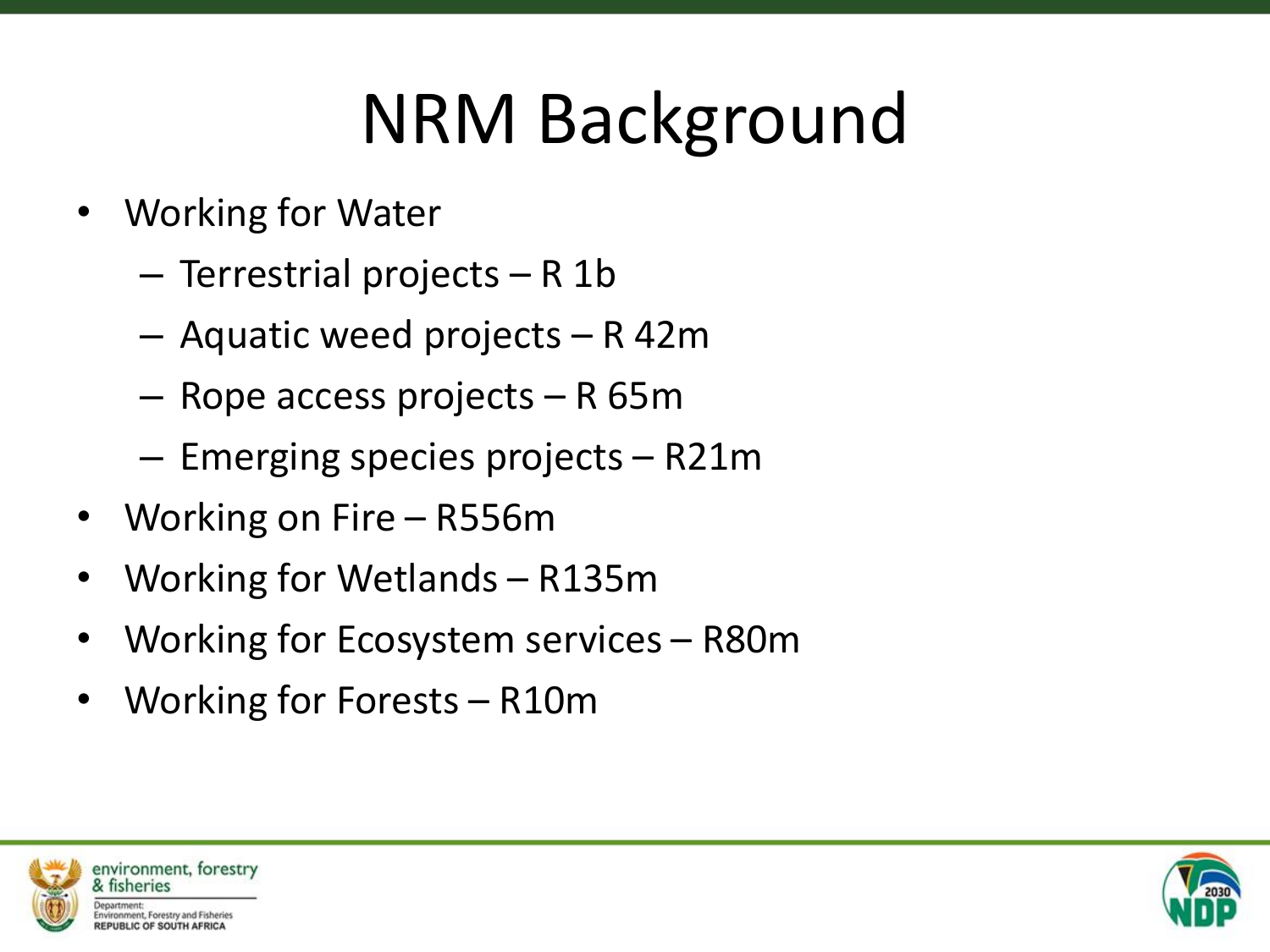



The Alien Invasive Plants alone…….

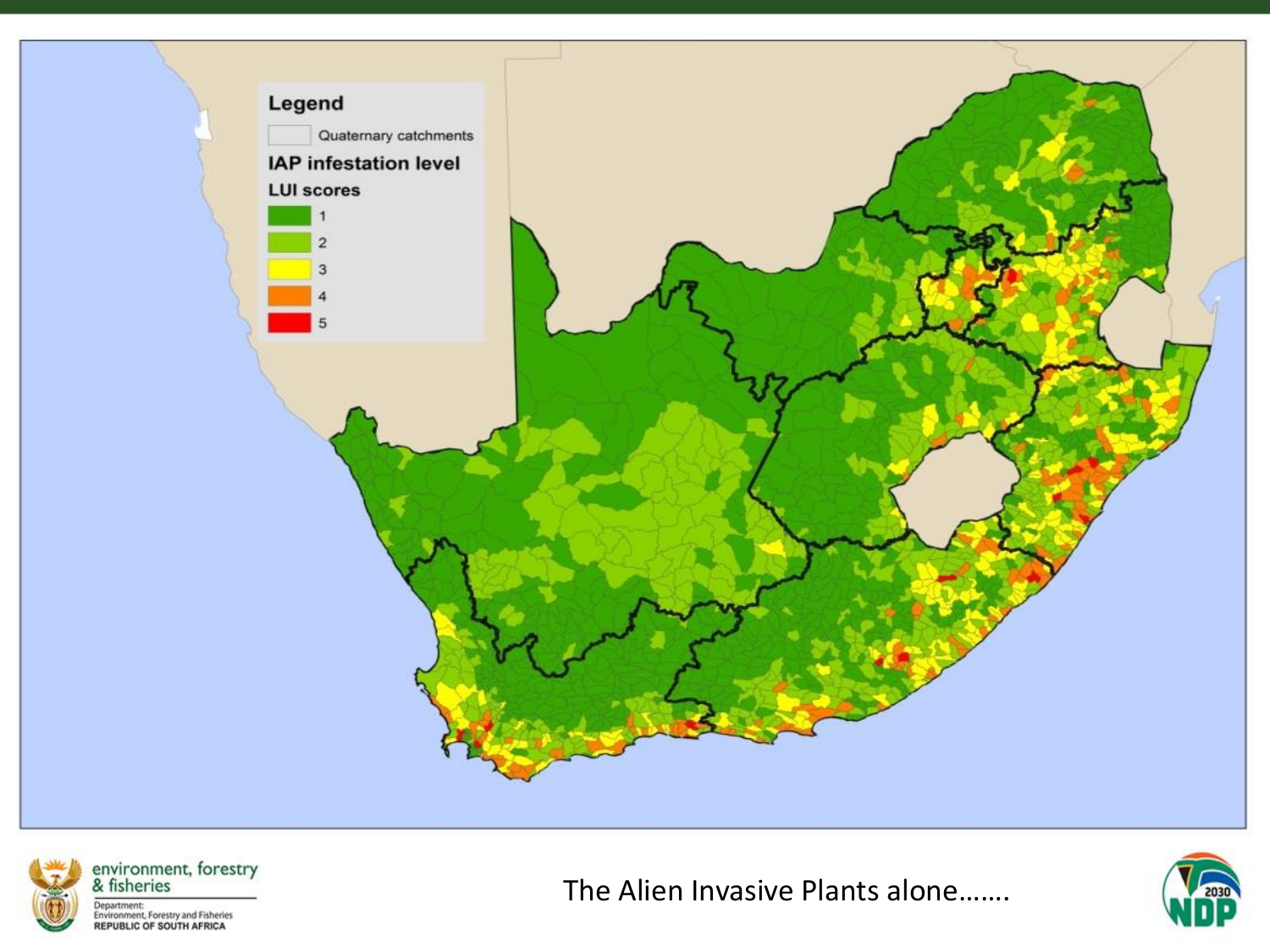### International legislation

- Rotterdam convention (PICs) Annexure III
- PICS Prior informed consent
	- Help countries make informed decisions re: import of banned or restricted pesticides
- Stockholm convention (POPs) illuminate and restrict use and manufacturing of POPs



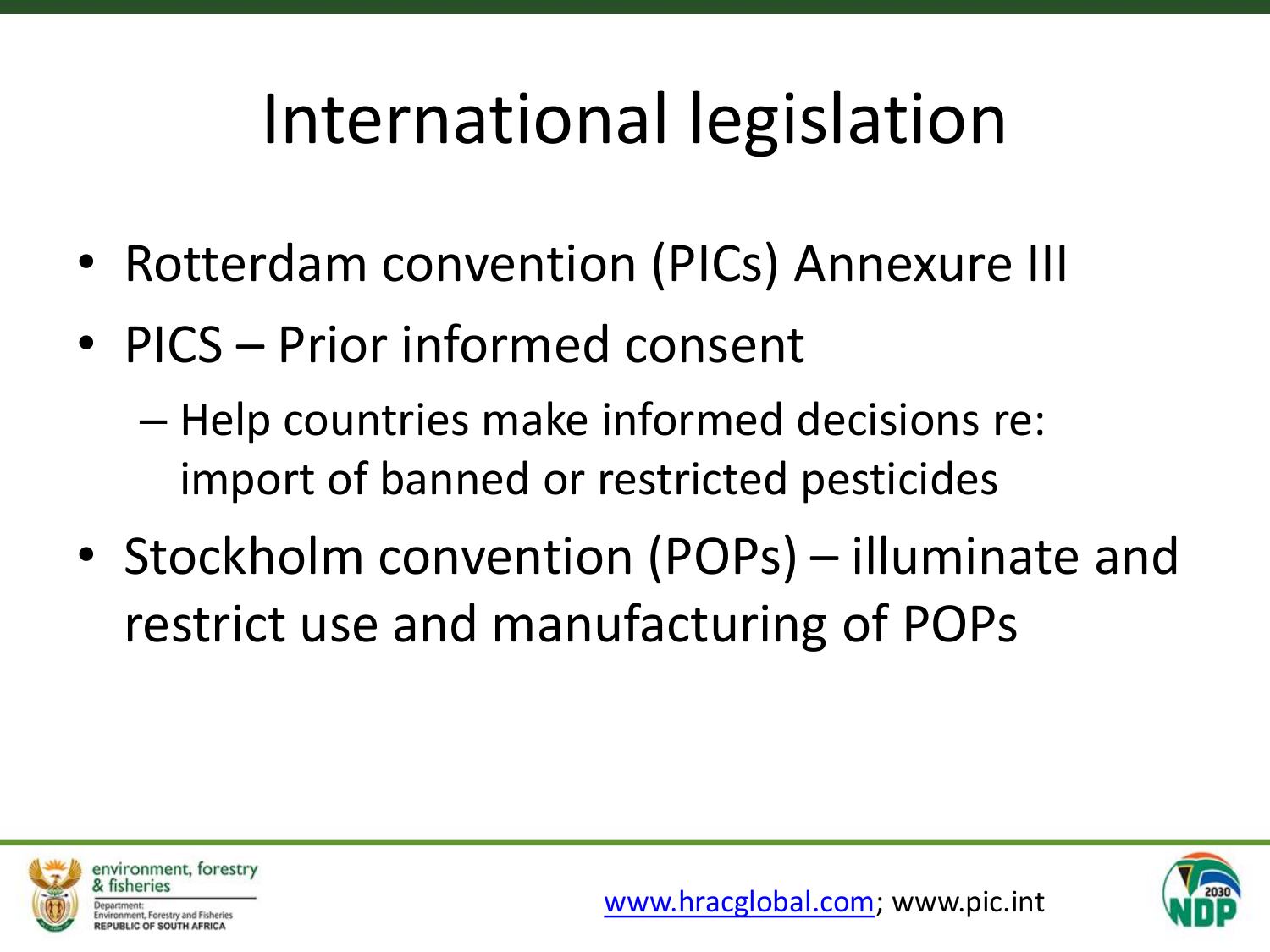- Rotterdam convention (PICs) Annexure III
- PICS Prior informed consent
	- Help countries make informed decisions re: import of banned or restricted pesticides
- Stockholm convention (POPs) illuminate and restrict use and manufacturing of POPs



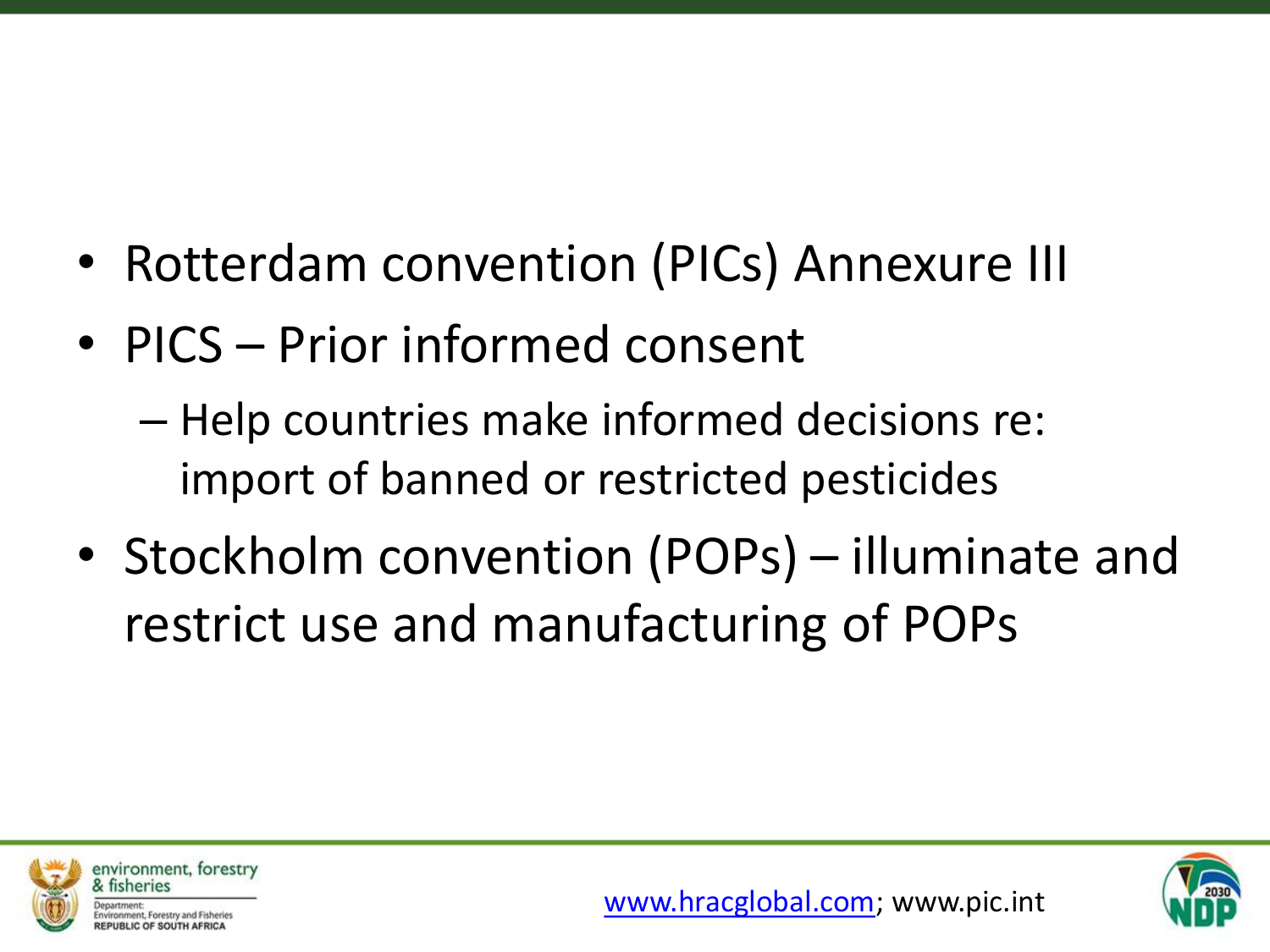| <b>WHO* Class</b>           |                                                                                          | $LD_{50}$ for rat (mg/kg body weight  |                                            |                            | *IARC Classification system                    |                             |                        |                                                      |                                        |                                 |
|-----------------------------|------------------------------------------------------------------------------------------|---------------------------------------|--------------------------------------------|----------------------------|------------------------------------------------|-----------------------------|------------------------|------------------------------------------------------|----------------------------------------|---------------------------------|
|                             |                                                                                          | Oral                                  | Dermal                                     |                            | Group 1:                                       |                             | Carcinogenic to humans |                                                      |                                        |                                 |
|                             |                                                                                          |                                       |                                            |                            | Group 2A:                                      |                             |                        | Probably carcinogenic to humans                      |                                        |                                 |
|                             |                                                                                          |                                       |                                            |                            | Group 2B:                                      |                             |                        | Possibly carcinogenic to humans                      |                                        |                                 |
|                             |                                                                                          |                                       |                                            |                            | Group 3:                                       |                             |                        | Not classifiable as to its carcinogenicity to humans |                                        |                                 |
| la                          | <b>Extremely hazardous</b>                                                               | < 5                                   | < 50                                       |                            | Group 4:                                       |                             |                        | Probably not carcinogenic to humans                  |                                        |                                 |
| Ib                          | Highly hazardous<br>Moderately hazardous                                                 | $5 - 50$<br>50-2000                   | 50-200<br>200-2000                         |                            | Internation<br>al Agency<br>for<br>Research on |                             |                        |                                                      |                                        |                                 |
| Ш                           |                                                                                          |                                       |                                            |                            | Cancer                                         |                             |                        |                                                      |                                        |                                 |
| $\mathbf{III}$              | Slightly hazardous                                                                       | <b>Over 2000</b>                      | <b>Over 2000</b>                           |                            |                                                |                             | //monographs.iarc.fr   |                                                      |                                        |                                 |
|                             |                                                                                          |                                       |                                            |                            |                                                |                             |                        |                                                      |                                        |                                 |
| U                           | Unlikely to present acute Hazard                                                         |                                       |                                            |                            |                                                |                             |                        |                                                      |                                        |                                 |
| * World                     | 5000 or higher                                                                           |                                       |                                            | www.unece.org/             |                                                |                             |                        |                                                      |                                        |                                 |
| Health                      |                                                                                          |                                       |                                            |                            |                                                | Classification criteria     |                        |                                                      |                                        |                                 |
| Organisation                |                                                                                          | GHS* category                         |                                            |                            |                                                | Oral                        |                        | Dermal                                               |                                        |                                 |
| www.who.int/classifications |                                                                                          |                                       |                                            | LD50 (mg/kg<br>body weight |                                                |                             | Hazard statement       | LD50 (mg/kg body<br>weight)                          |                                        | <b>Hazard statement</b>         |
|                             |                                                                                          | Category 1                            |                                            | $<$ 5                      |                                                |                             | Fatal if swallowed     | < 50                                                 |                                        | Fatal in contact with<br>skin   |
|                             |                                                                                          | Category 2                            |                                            | $5 - 50$                   |                                                |                             | Fatal if swallowed     | 50-200                                               |                                        | Fatal in contact with<br>skin   |
|                             | Category 3                                                                               |                                       | 50-300                                     |                            |                                                | Toxic if swallowed 200-1000 |                        |                                                      | Toxic in contact with<br>skin          |                                 |
|                             |                                                                                          |                                       | Category 4                                 |                            | 300-2000                                       | Harmful if<br>swallowed     |                        | 1000-2000                                            |                                        | Harmful in contact<br>with skin |
|                             |                                                                                          | Category 5                            |                                            | 2000-5000                  | swallowed                                      | May be harmful if           | 2000-5000              |                                                      | May be harmful in<br>contact with skin |                                 |
| & fisheries<br>Department:  | environment, forestry<br>Environment, Forestry and Fisheries<br>REPUBLIC OF SOUTH AFRICA | Globally<br>Labelling of<br>Chemicals | Harmonised System<br>of Classification and |                            |                                                |                             |                        |                                                      |                                        |                                 |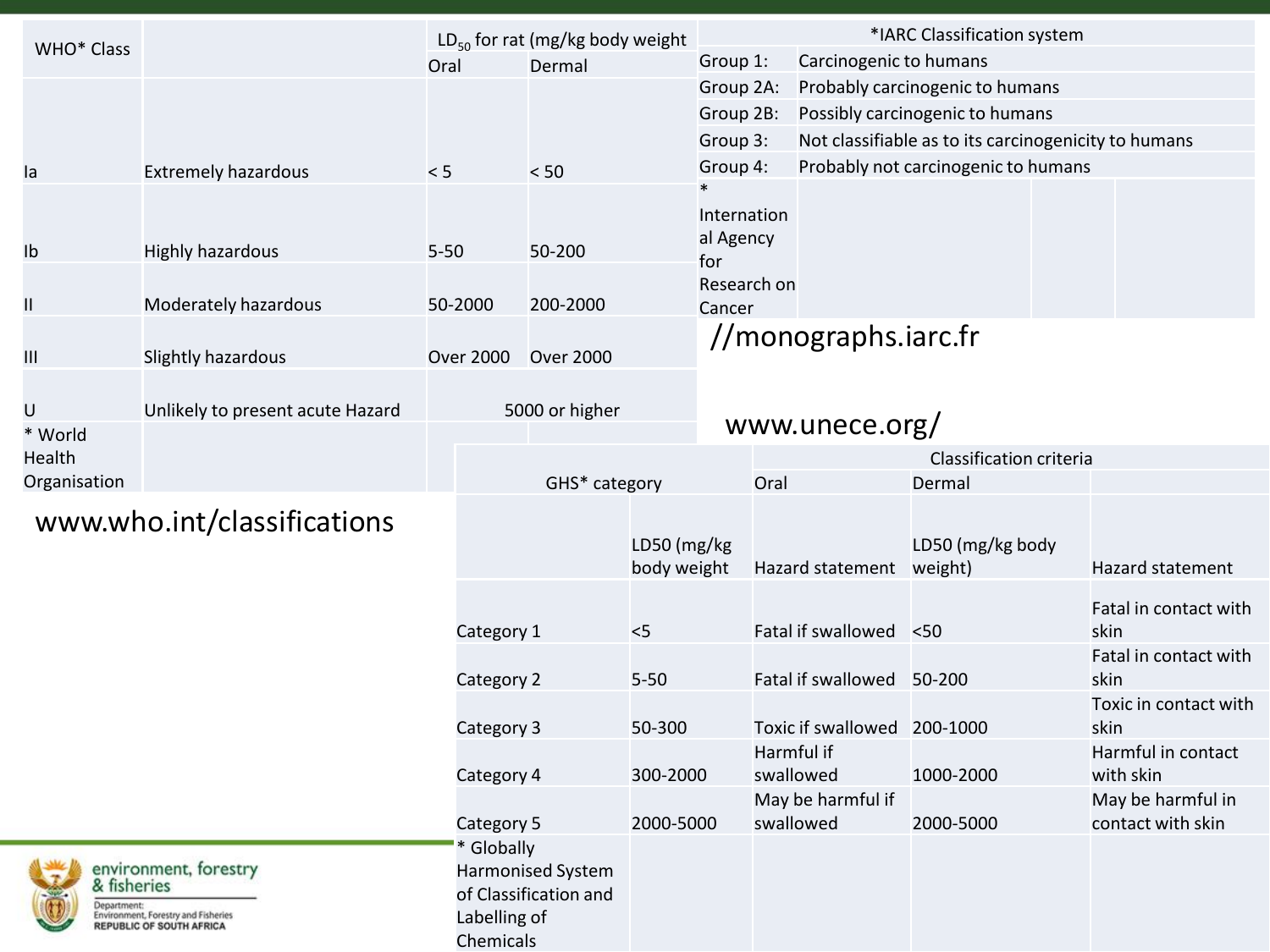| Trade Name       | <b>Chemical Family</b>               | Active ingredient                                                           | HRAC herbicide group code WHO class |                                    |
|------------------|--------------------------------------|-----------------------------------------------------------------------------|-------------------------------------|------------------------------------|
|                  |                                      |                                                                             |                                     |                                    |
| EXTREME 50 WP    | Sulfonylurea                         | Chlorimuron ethyl (sulfonyl urea) 500g/L                                    | B                                   | $\mathsf{III}\,$                   |
|                  |                                      |                                                                             |                                     |                                    |
| CLIMAX           | Sulfonylurea                         | Metsulfuron methyl (sulfonyl urea) 600g/L                                   | B                                   | IV                                 |
| <b>CHOPPER</b>   | Imidazolinone                        | Imazapyr (imidazolinone) 100 g/L                                            | B                                   | IV                                 |
| HATCHET          | Imidazolinone                        | Imazapyr (Imidazolinone) 100g/L                                             | B                                   | III                                |
| STARKEM 600 WG   | Sulfonylurea                         | Metsulfuron methyl 600 g/kg                                                 | B                                   | $\ensuremath{\mathsf{III}}\xspace$ |
|                  |                                      |                                                                             |                                     |                                    |
| <b>BRUSH-OFF</b> | Sulfonylurea                         | Metsulfuron methyl (sulfonyl urea) 600g/kg                                  | B                                   | IV                                 |
|                  |                                      |                                                                             |                                     |                                    |
| Forester         | Sulfonylurea                         | Metsulfuron methyl (sulfonyl urea) 600g/kg                                  | B                                   | IV                                 |
| SPEAR 240 SL     | Imizadolinone                        | Imazapyr (imizadolinone) 240g/L                                             | B                                   | IV                                 |
|                  |                                      |                                                                             |                                     |                                    |
|                  |                                      |                                                                             |                                     |                                    |
|                  | Uracil + Urea (inhibition of         |                                                                             |                                     |                                    |
| BUNDU SC         | photosynthesis at<br>photosystem II) | Bromacil(substituted uracil) 250g/L+<br>Tebuthiouron (urea compound) 250g/L | $C1+C2$                             | $\mathsf{II}$                      |
|                  |                                      |                                                                             |                                     |                                    |
|                  | Urea (inhibition of                  |                                                                             |                                     |                                    |
|                  | photosynthesis at                    |                                                                             |                                     |                                    |
| LIMPOPO SC       | photosystem II)                      | Tebuthiuron (urea compound) 500g/L                                          | C <sub>2</sub>                      | $\mathsf{II}$                      |



Exert EP Pesticide Policy, Muir, 2020

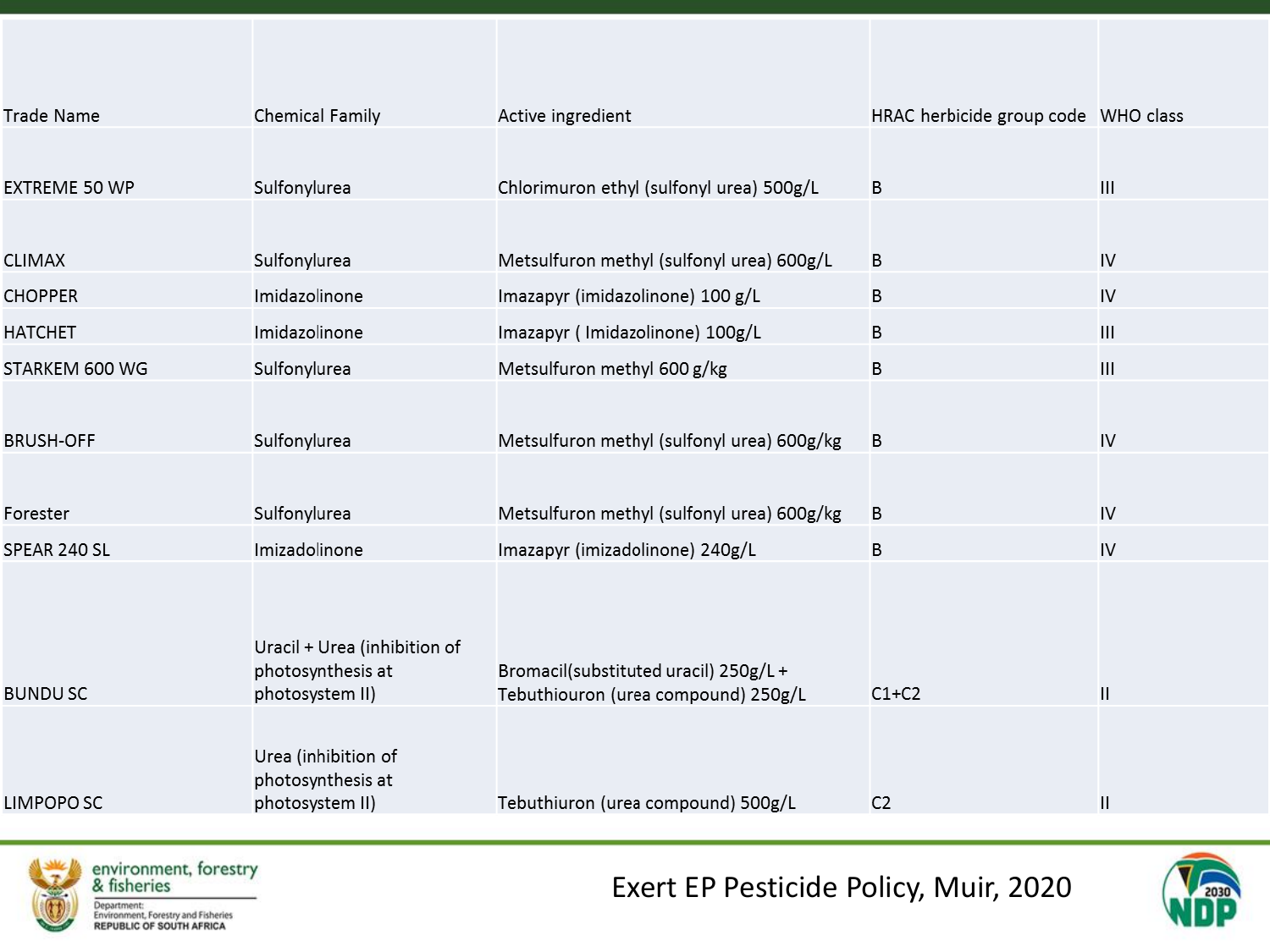#### Act 36

Fertilizers, farms feeds, Agricultural remedies and stock remedies Act, 1947

- Governs all registrations of fertilizers or pesticides (section 3)
- Governs registrations of PCO's (section 11)
- Regulates/prohibits importation, sale, acquisition, disposal or use (Sections 15, 7, 4 resp)



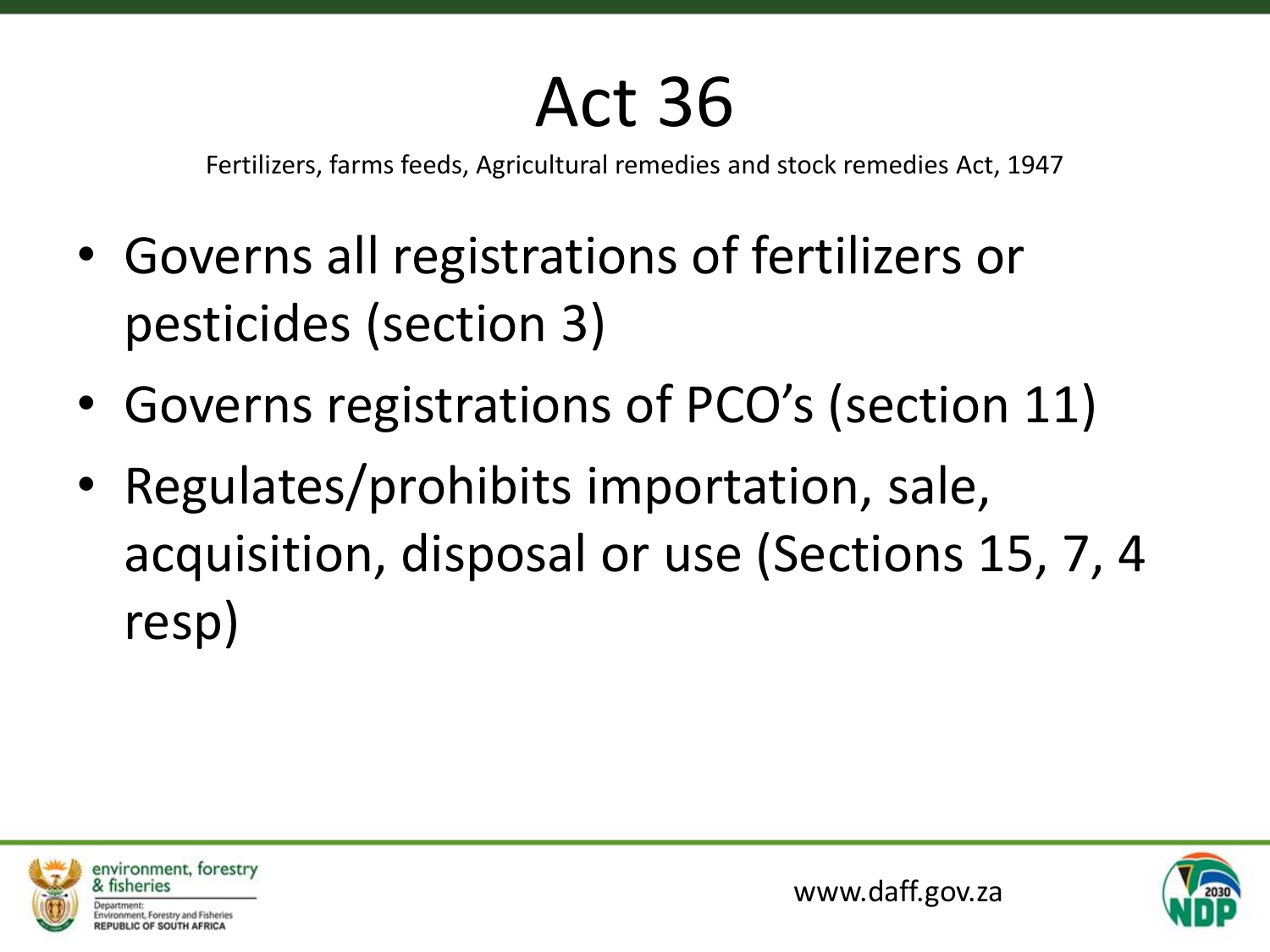- Registrar can cancel registration (Section4) under certain conditions or make unscheduled visits (section 15)
- Demand paperwork for herbicides in your possession
- Grant import permits (section 16)
- Appeals (section 6)



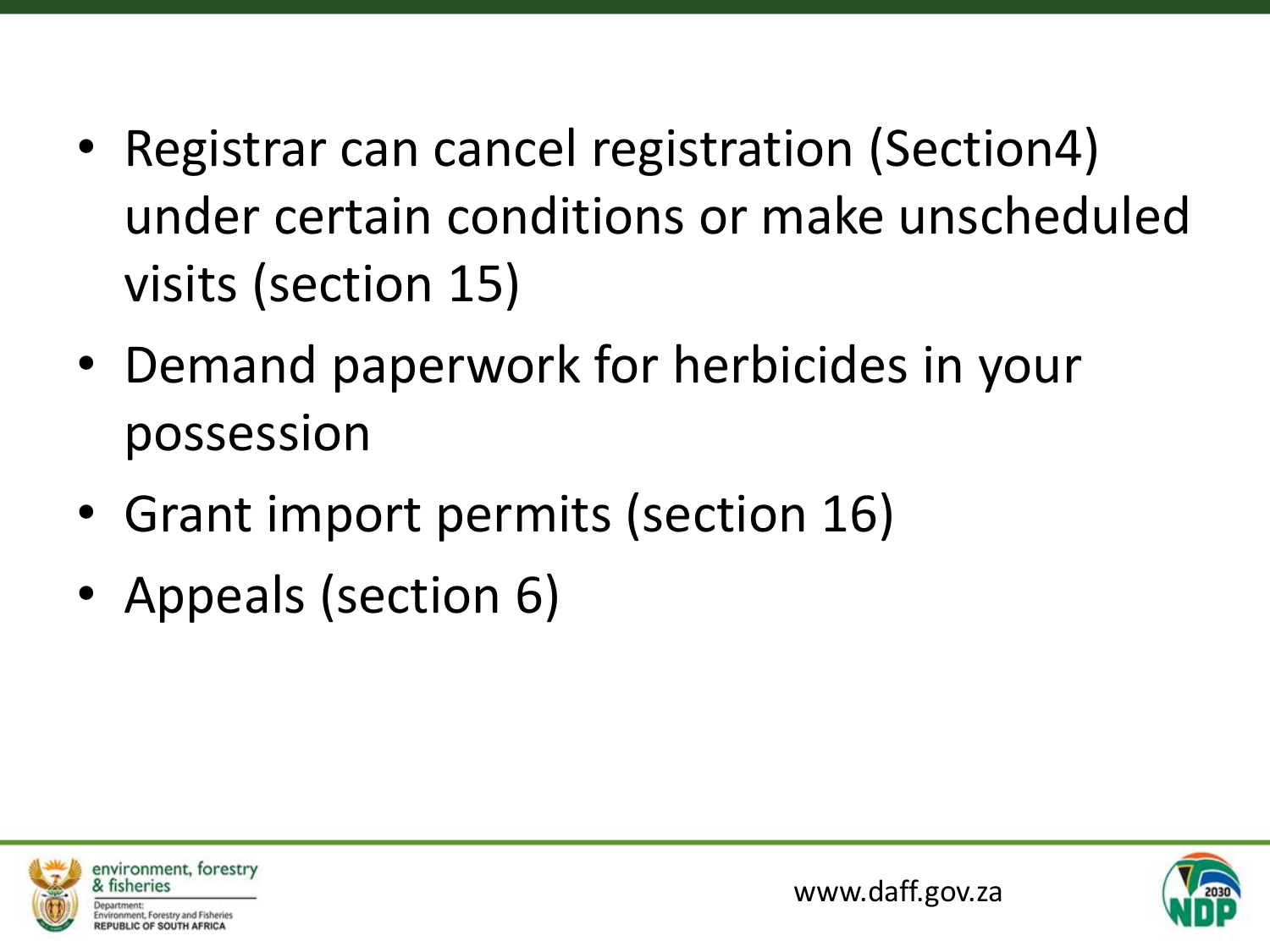#### Pesticide Management Policy

Notice 1120 of 2010

- Improve legislative framework
- Encourage development and use of alternative products and techniques
- Integrate relevant international agreements and initiatives
- Increase transparency, access to information and public participation



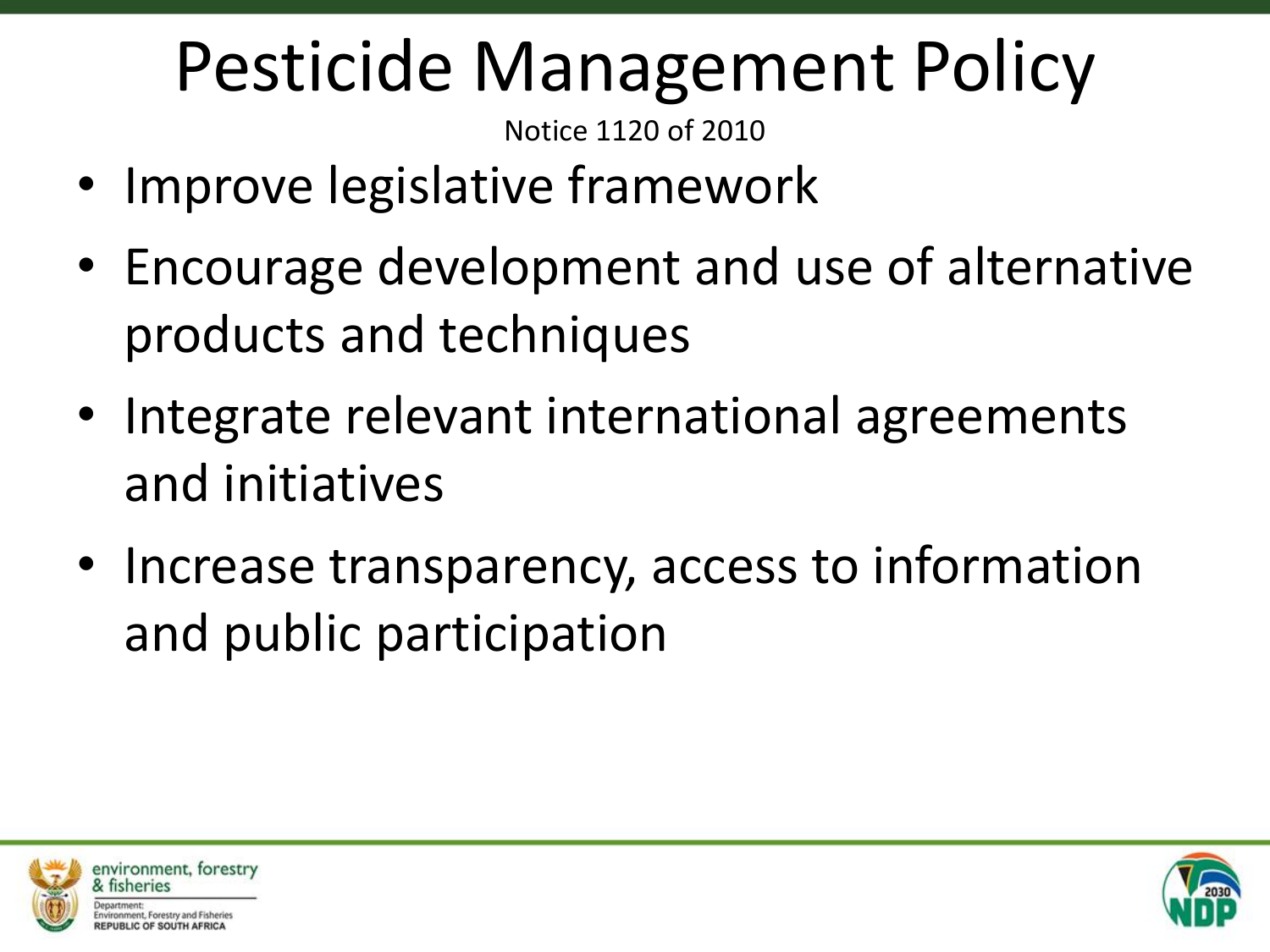- Pesticides with unmanageable risk
	- Endocrine disrupting properties (EDP)
	- Persistent organic pollutants (POP)
	- Carcinogenic & immunotoxic potential (class 1a)
	- Highly hazardous (class 1b)
	- Pesticides with frequent and severe poisoning incidents (arsenic, 2a)



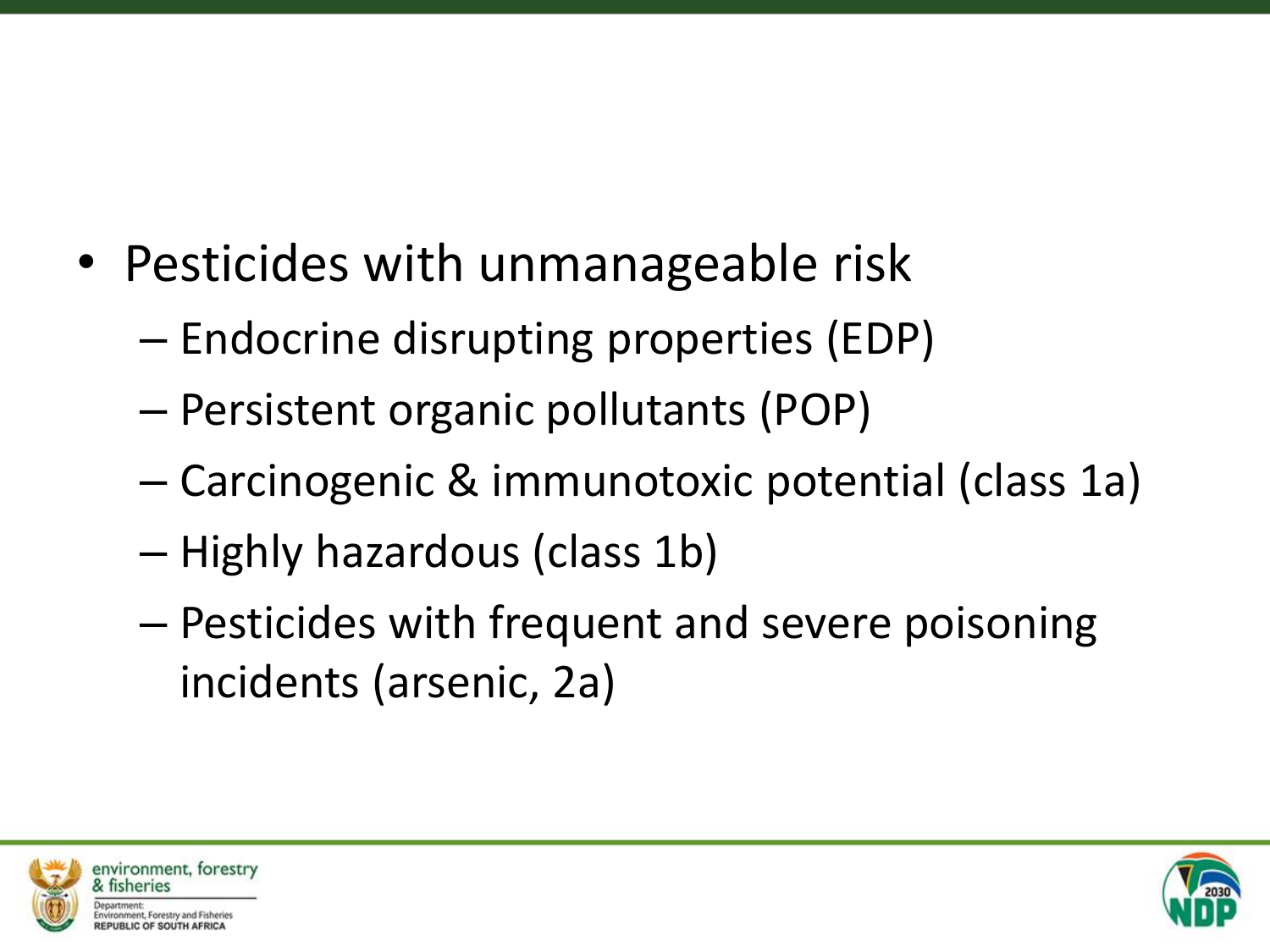- NEMA encourages
	- Implementation comprehensive pesticide reduction strategies
	- Substitution principles promote pesticides with lesser toxic ones & non chemical alternatives
	- Review of existing registrations
	- Waste management incl empty containers & obsolete chemicals (Basel)
- DAFF responsible for herbicide container management (section 4(v))(Basel)



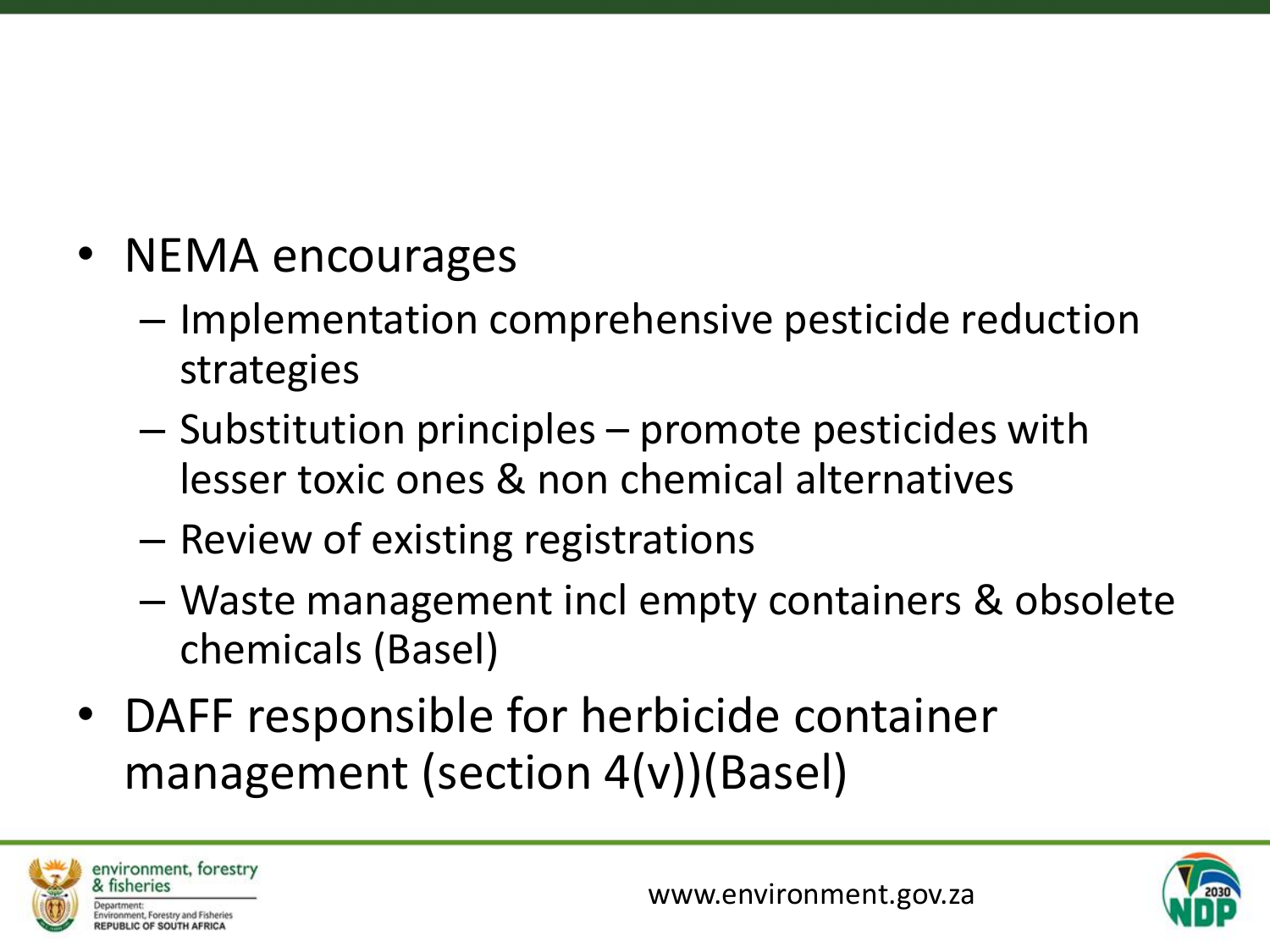#### NRM Pesticide Policy

- Updated in 2012, continuously under review
- Covers all herbicides used
- Certain herbicides not covered by our policy – E.g. MSMA
- Biopesticides preferred
	- *Cylindrobasidium laeve* wood rotting fungus Acacias
- Agreed control measures

Muir, 2012



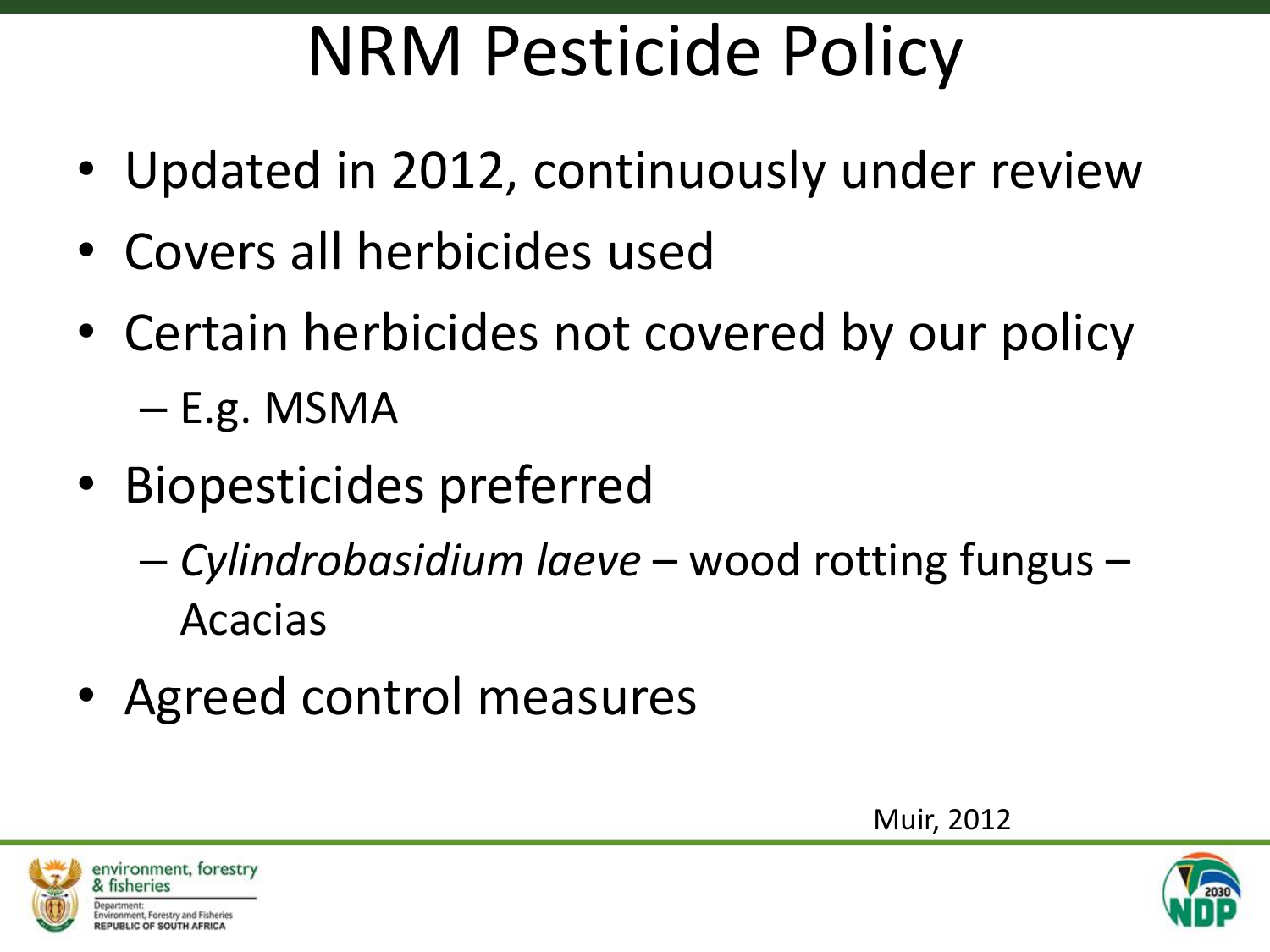#### Herbicide species spreadsheet

- One stop shop for IAP control
- CARA, NEM:BA species
- 424 species
- 14 treatment methods
- 31 formulations
- 53 herbicides
- 13 biopesticides
- 3 herbicide categories



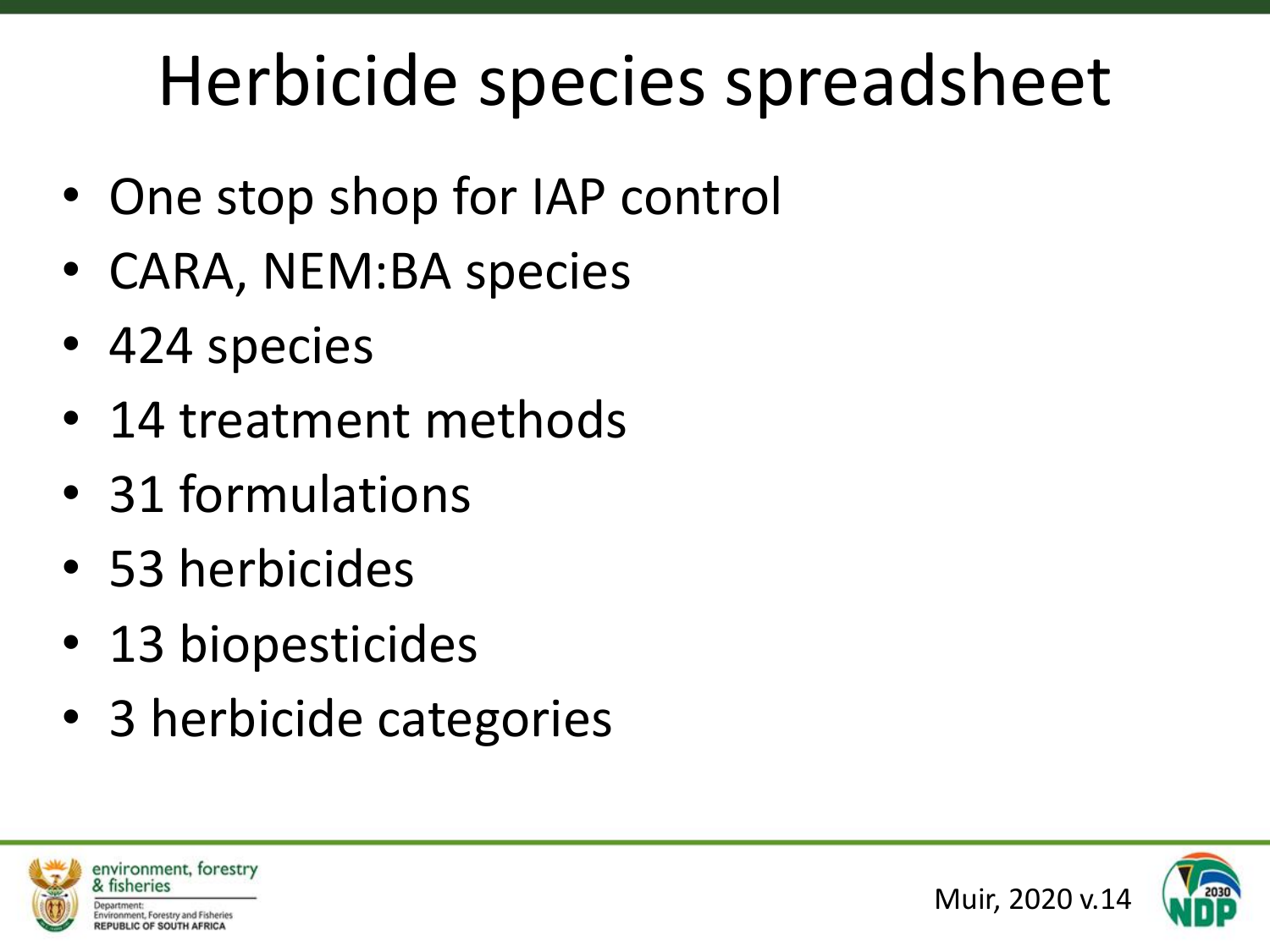| <b>Species</b> | <b>Genus</b> | Size class | <b>Treatment</b><br>method | <b>Herbicide</b>                                                            | Dosage (me)<br>g) | Wetter/Dye                     | a.i. (L/kg) | Mix (L) | $%$ mix      | <b>Estimated</b><br>product (L/ha<br>or kg/ha) | Volume of<br>mix |
|----------------|--------------|------------|----------------------------|-----------------------------------------------------------------------------|-------------------|--------------------------------|-------------|---------|--------------|------------------------------------------------|------------------|
| ataxacantha    | Acacia       | Young      | Foliar spray               | Picloram (as<br>potassium salt)<br>240g/L SL                                | 35                | 0.50%                          | 0.035       | 10      | 0.35         | 1.4                                            | 400              |
| baileyana      | Acacia       | Seedling   | Foliar spray               | Clopyralid 90 +<br>Triclopyr (as<br>amine salt)<br>270 g/L SL               | 50                | 0.50%                          | 0.05        | 10      | 0.5          | 1.5                                            | 300              |
|                |              |            |                            | Triclopyr (as<br>butoxy ethyl<br>ester) 240 g/L<br>+ Aminopyralid<br>30 g/L | 25                | 0.50%                          | 0.025       | 10      | 0.25         | 0.75                                           | 300              |
|                |              | Young      | Lopping /<br>Pruning       | Triclopyr (as<br>amine salt)<br>360 g/L SL                                  | 300               | 0.50%                          | 0.3         | 10      | $\mathbf{3}$ | $\,6$                                          | 200              |
|                |              | Adult      | Cut stump /<br>Frill       | Cylindrobasidi<br>um laeve                                                  |                   | 1 sachet / 400ml sunflower oil |             |         |              |                                                |                  |
|                |              |            |                            | Triclopyr (as<br>amine salt)<br>360 g/L SL                                  | 300               | 0.50%                          | 0.3         | 10      | 3            | $\,6\,$                                        | 200              |
| borleae        | Acacia       |            |                            | None                                                                        |                   |                                |             |         |              |                                                |                  |
|                |              |            |                            |                                                                             |                   |                                |             |         |              |                                                |                  |
|                |              |            |                            |                                                                             |                   |                                |             |         |              |                                                |                  |







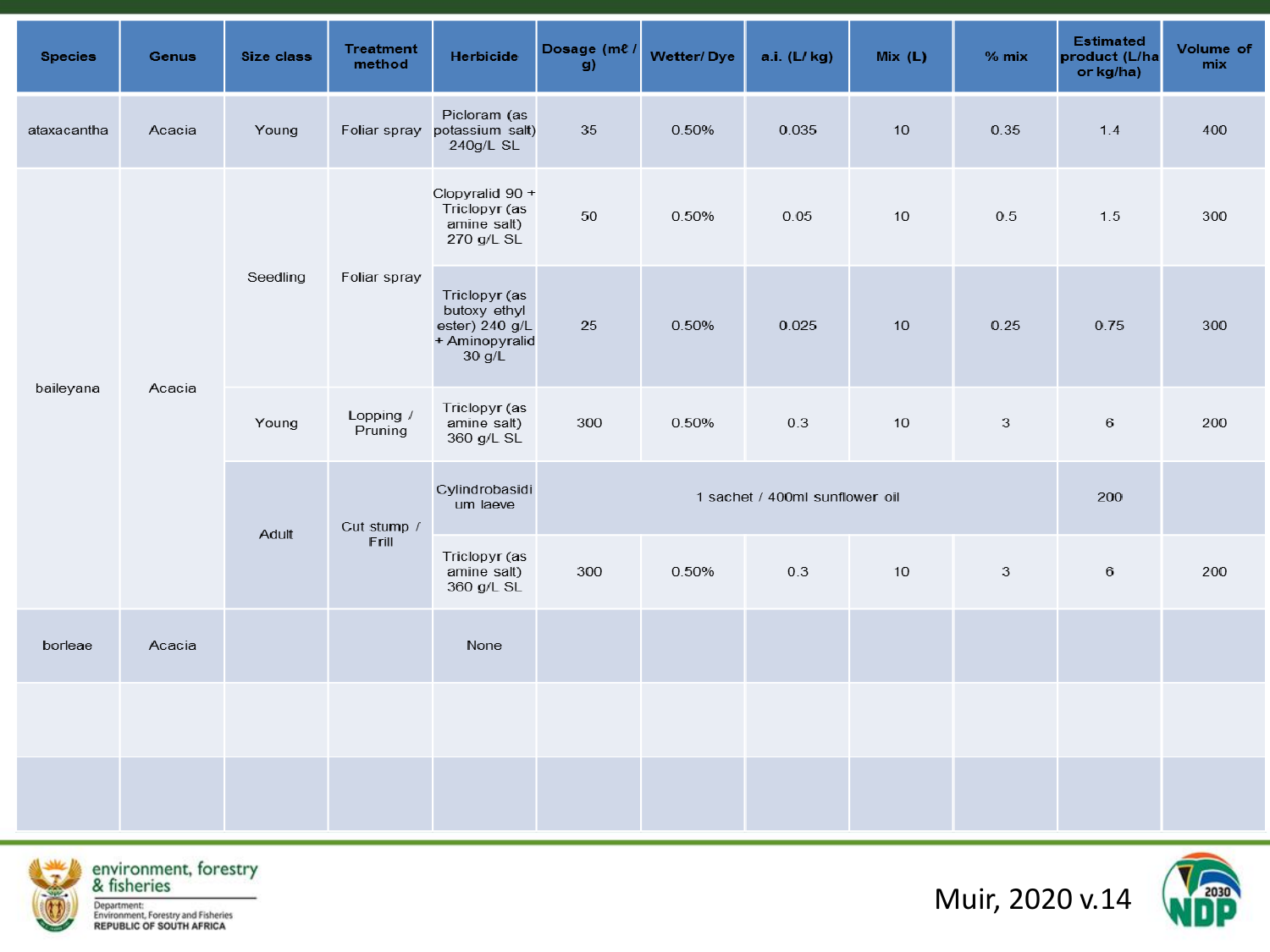## Safety

- Health and safety Officer
- Toolbox talks
- Herbicide toxicity research UCT
- PPE updated policy in line with FAO
- Self assessment/ compliance auditing directorate



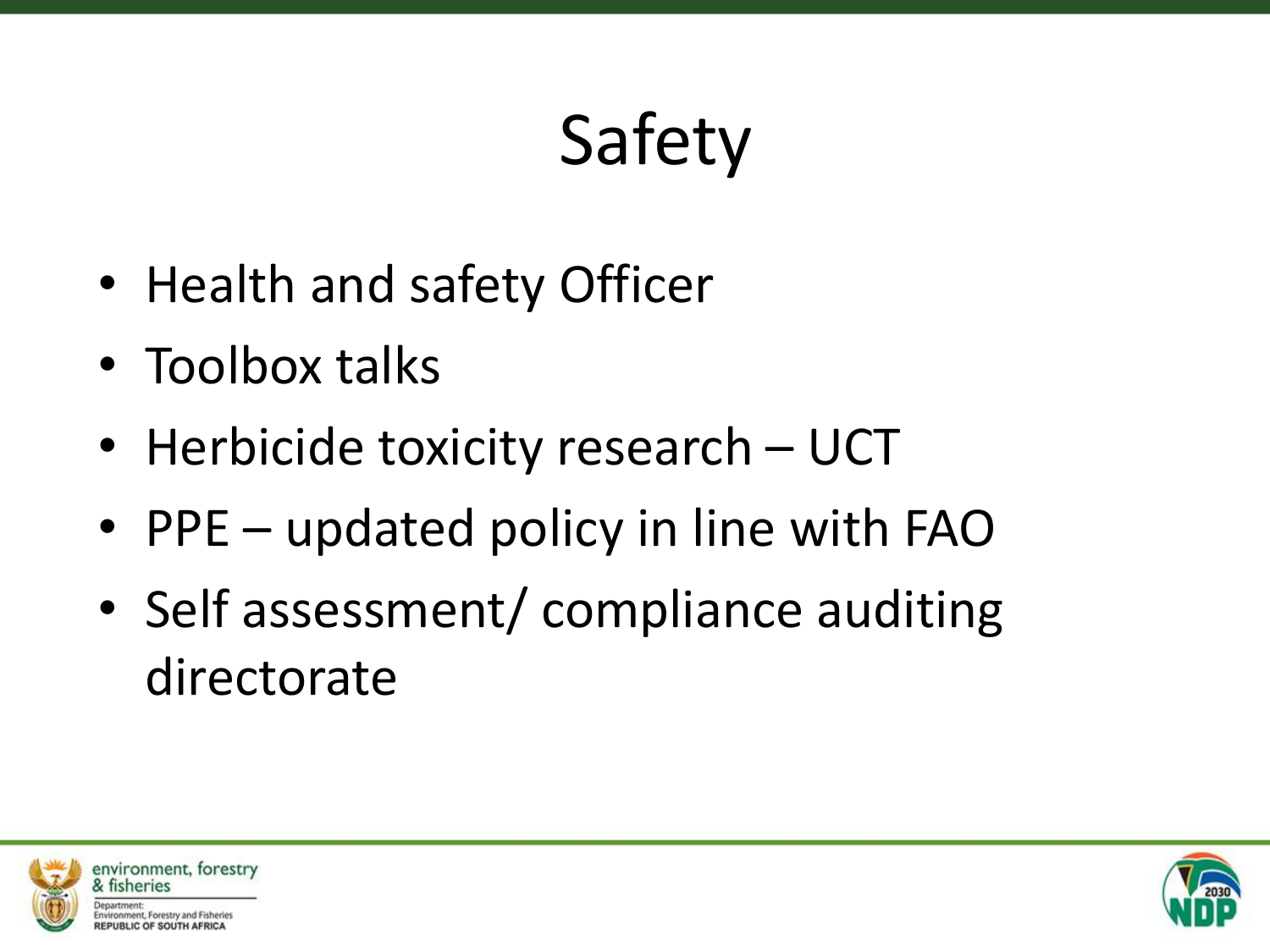## Challenges

- High rate of foliar applications
	- Labour intensive

– Alternative

- Staff not wearing PPE correctly
- Incorrect PPE recommended
- Herbicide companies not disclosing adjuvants in aquatic registered herbicides



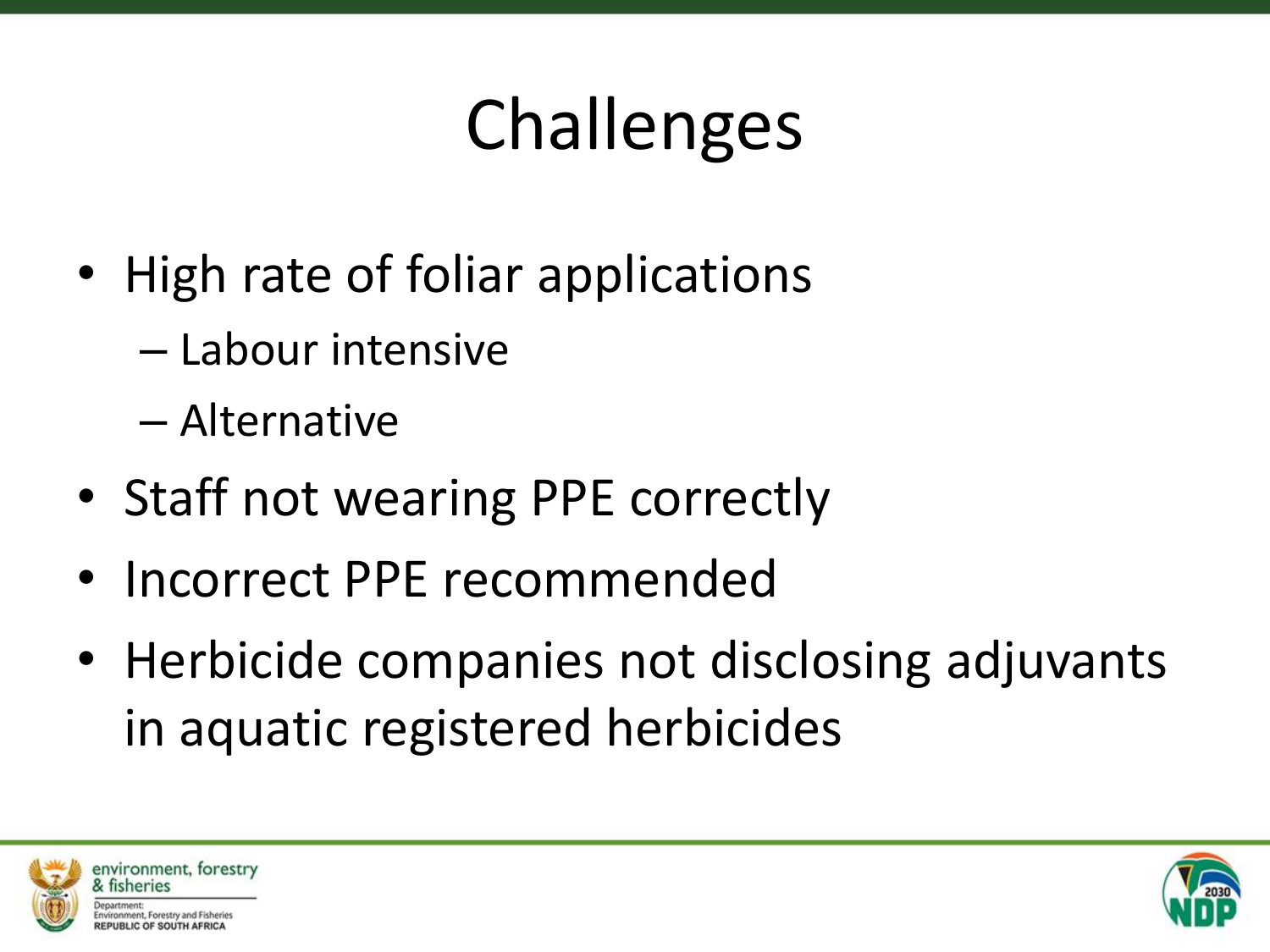## Way forward

- Measures to mitigate risk
- Research outcomes of herbicide toxicity exposure implemented
- Awareness of potential risks of herbicides
- Utilise alternate measures where possible (Biocontrol, brashing, fire etc.)



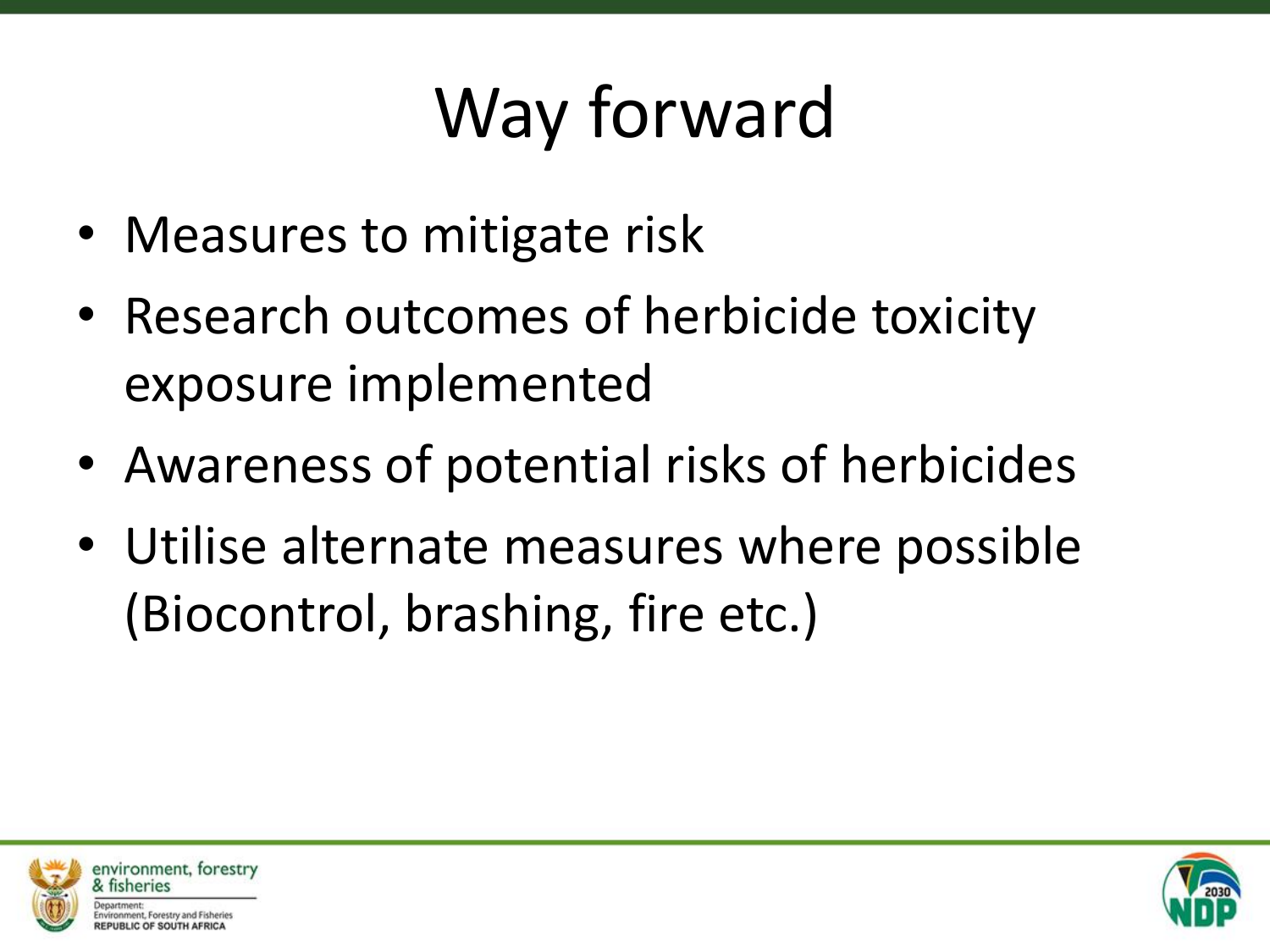- HOC, engineering encapsulation, biodegradable
- ESRA important per a.i.
- Biobeds, exclusion and buffer zones



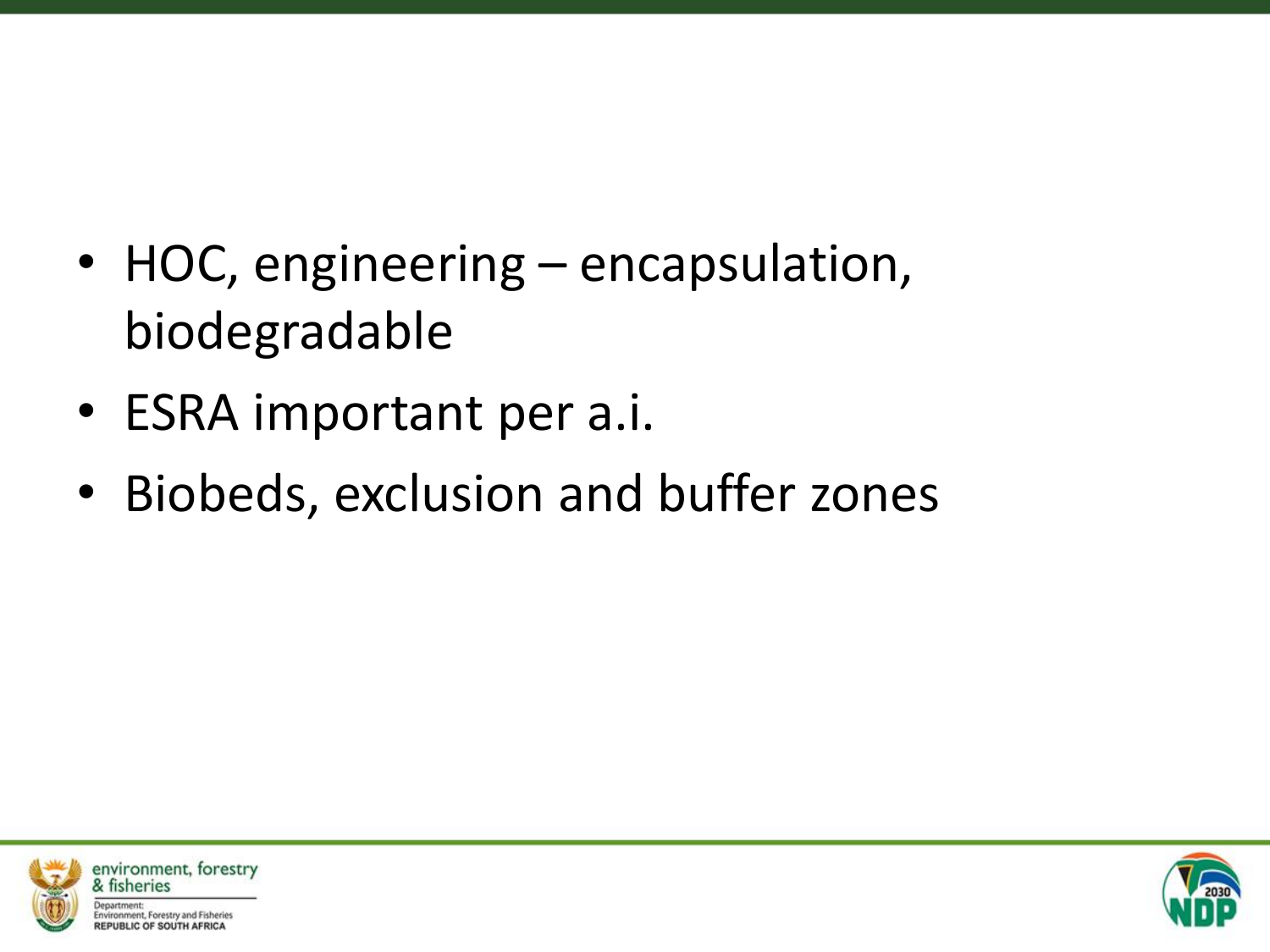• Case study……



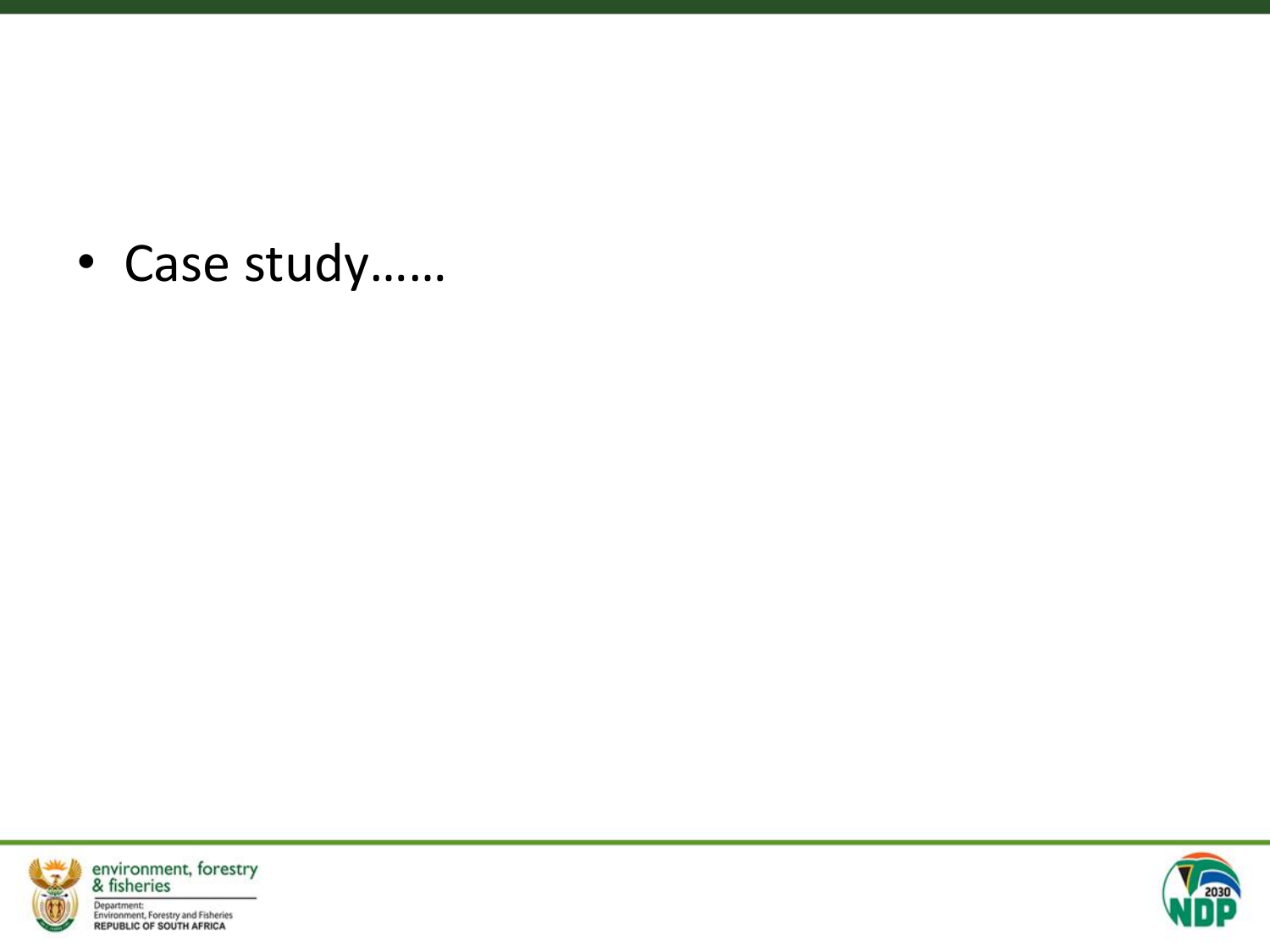## Background

- Embarked on elimination process in 2010
	- Eliminated 5 pesticides
- Substituted 6 pesticides since 2010 with safer ones ( Impala (MSMA), Turbador (Garlon + Diesel), Sendero (glyphosate + POE-E aerial in NC), Kaput gel (paint on) and Seismic & Kilo max ( POE-T GBH's for AW's)
- Currently working on engineering controls ( formulation changes to ensure product is safe)



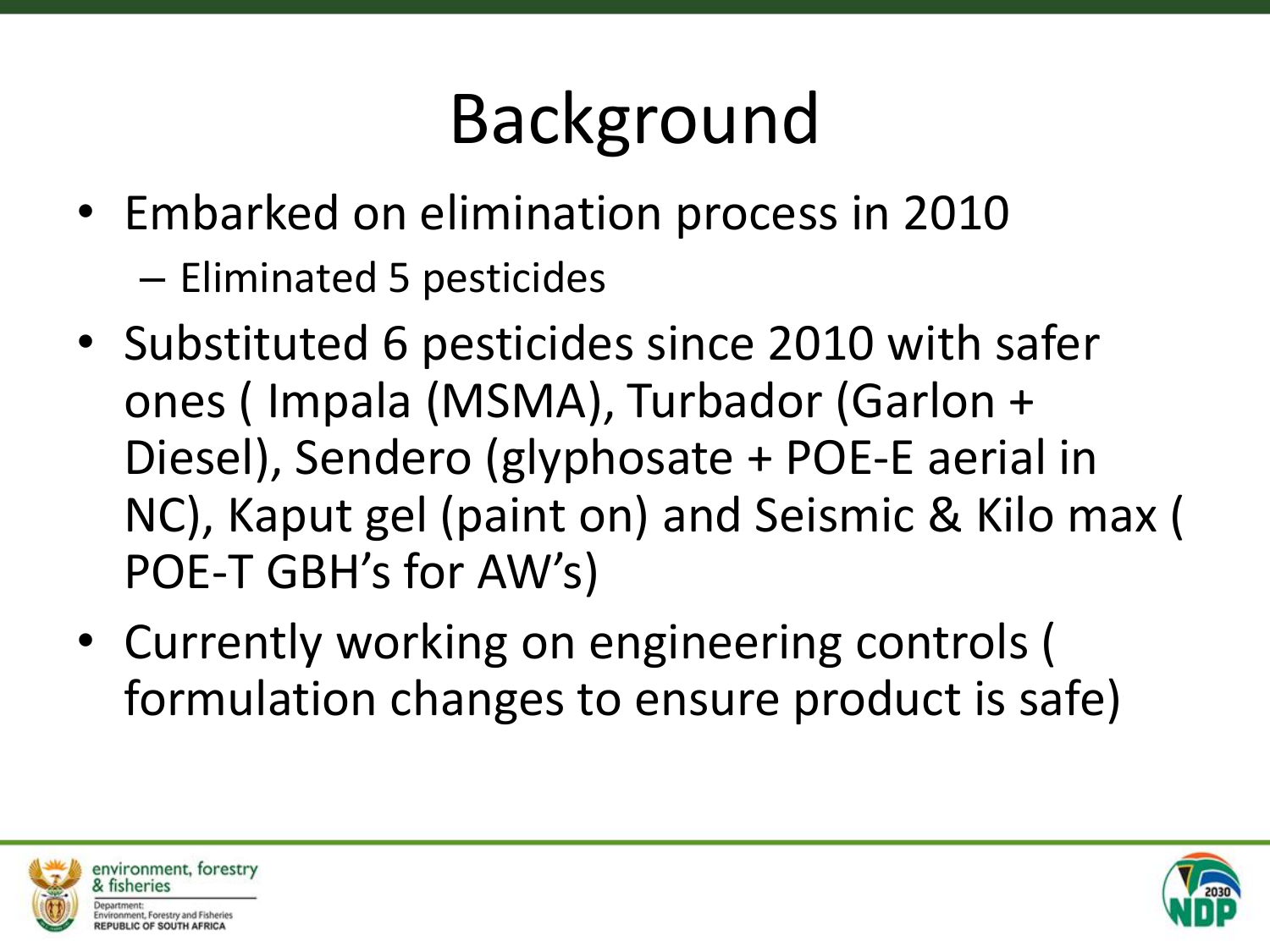- Steps taken to mitigate risk and lessen impacts needed to implement new PPE policy and Biomonitoring to monitor human health risks in line with GHS and HCA regulations
- PPE is the LAST step to protect people from risk…… thus biomonitoring is also required is acute and chronic risk pesticides are used



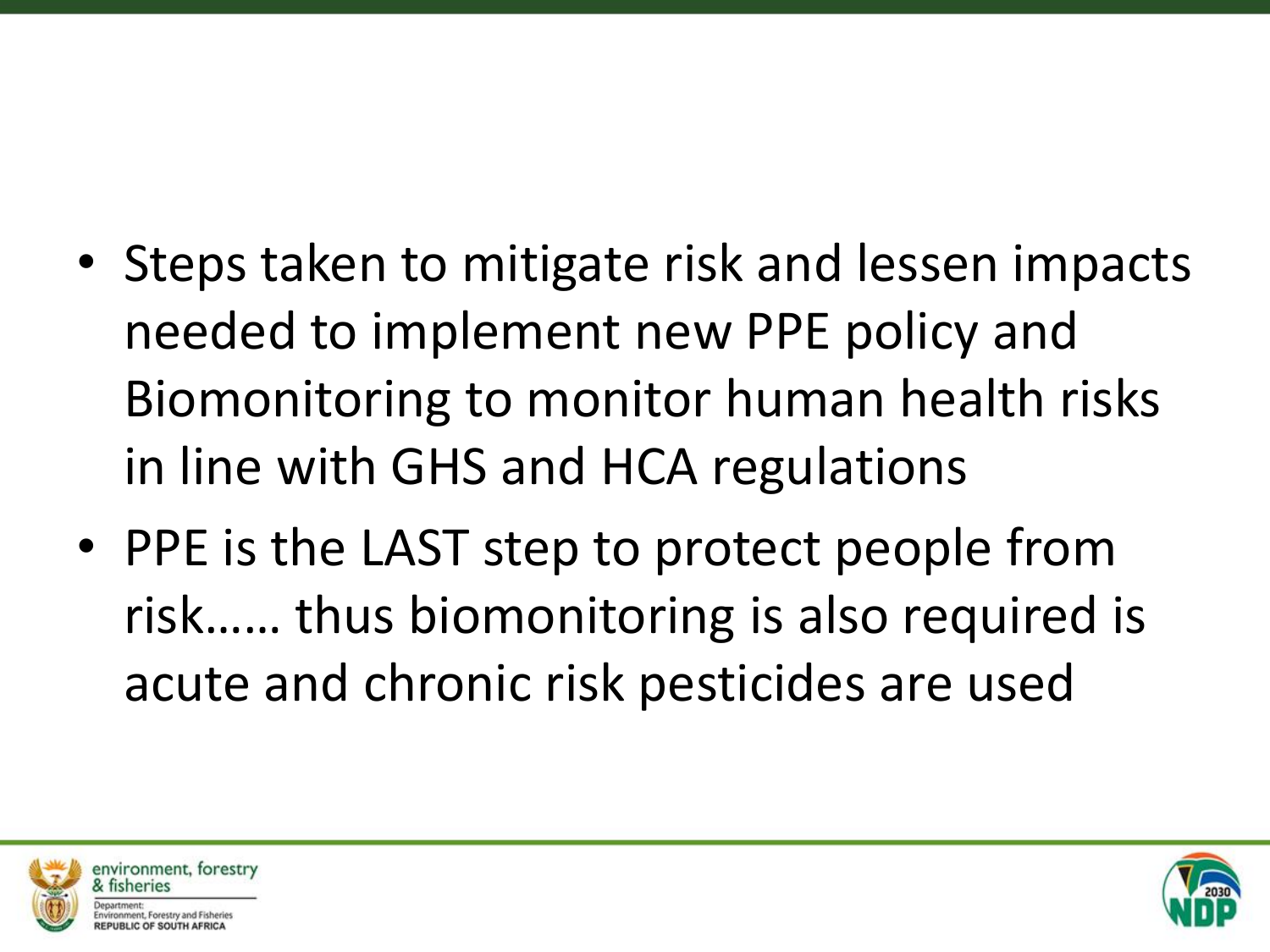



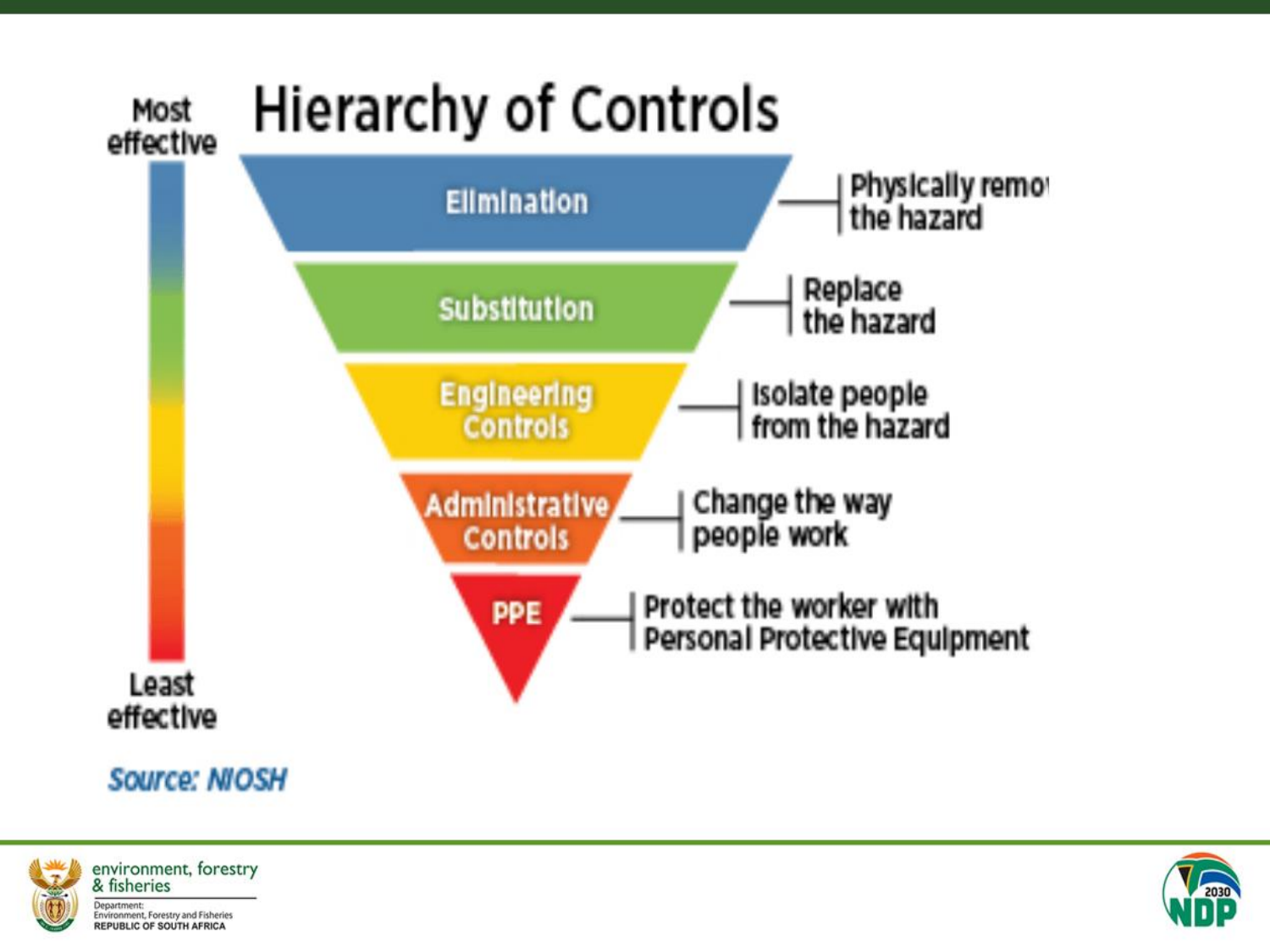



**International Code of Conduct** on Pesticide Management

**Guidelines for personal protection** when handling and applying pesticides





<http://www.fao.org/3/ca7430en/ca7430en.pdf>

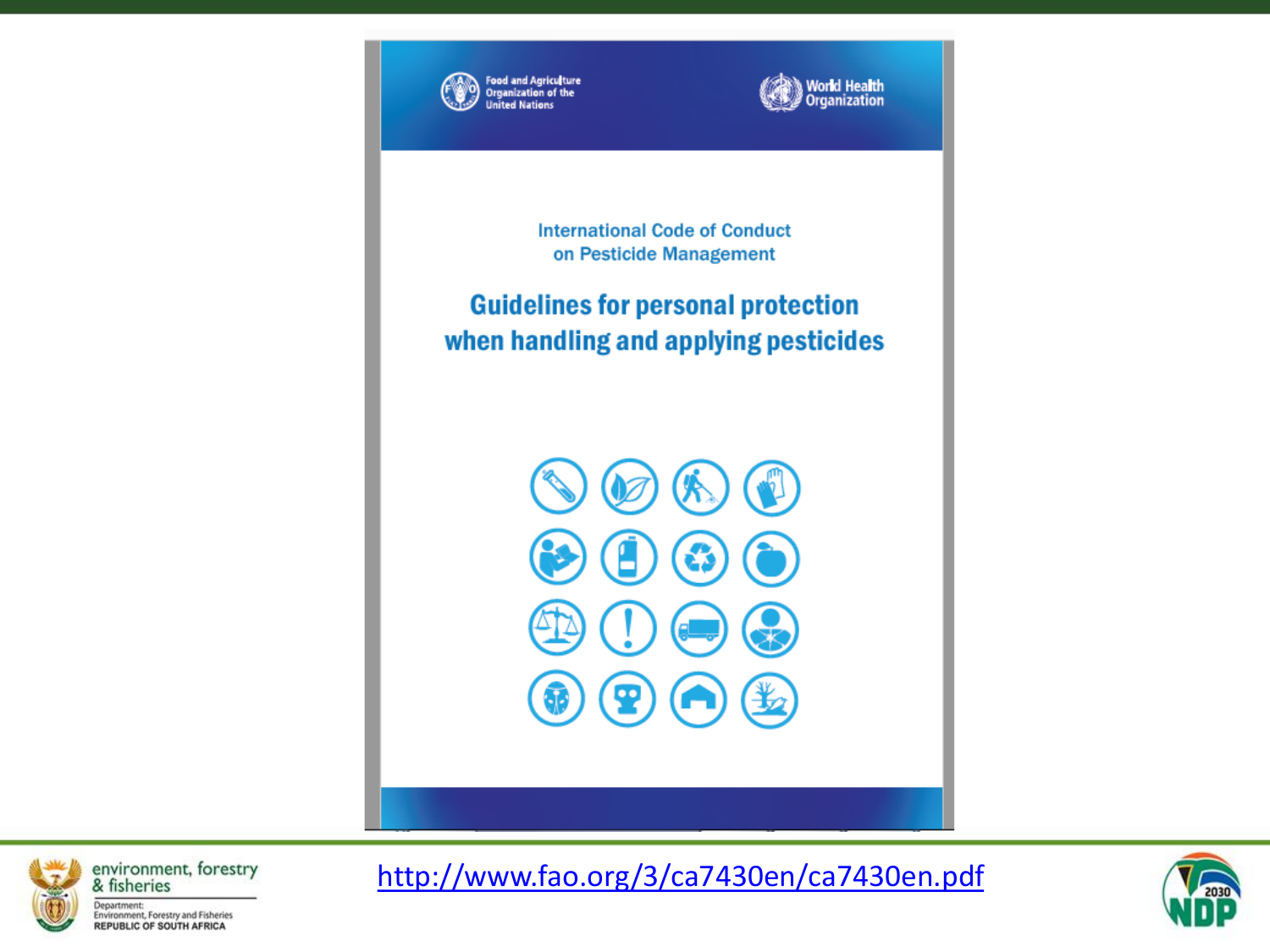#### Remember…..

- Look at the species spreadsheet and choose the species you want to control
- Look at the herbicides registered for that species and recommend the safest herbicide by:
- Ensuring you look at the HC for each pesticide, human health and environmental risks and ensure you can mitigate with engineering controls, behavioural protocols or PPE and,
- Do a risk assessment

Useful info for ESRA's : https://sitem.herts.ac.uk/aeru/ppdb/en/atoz.htm



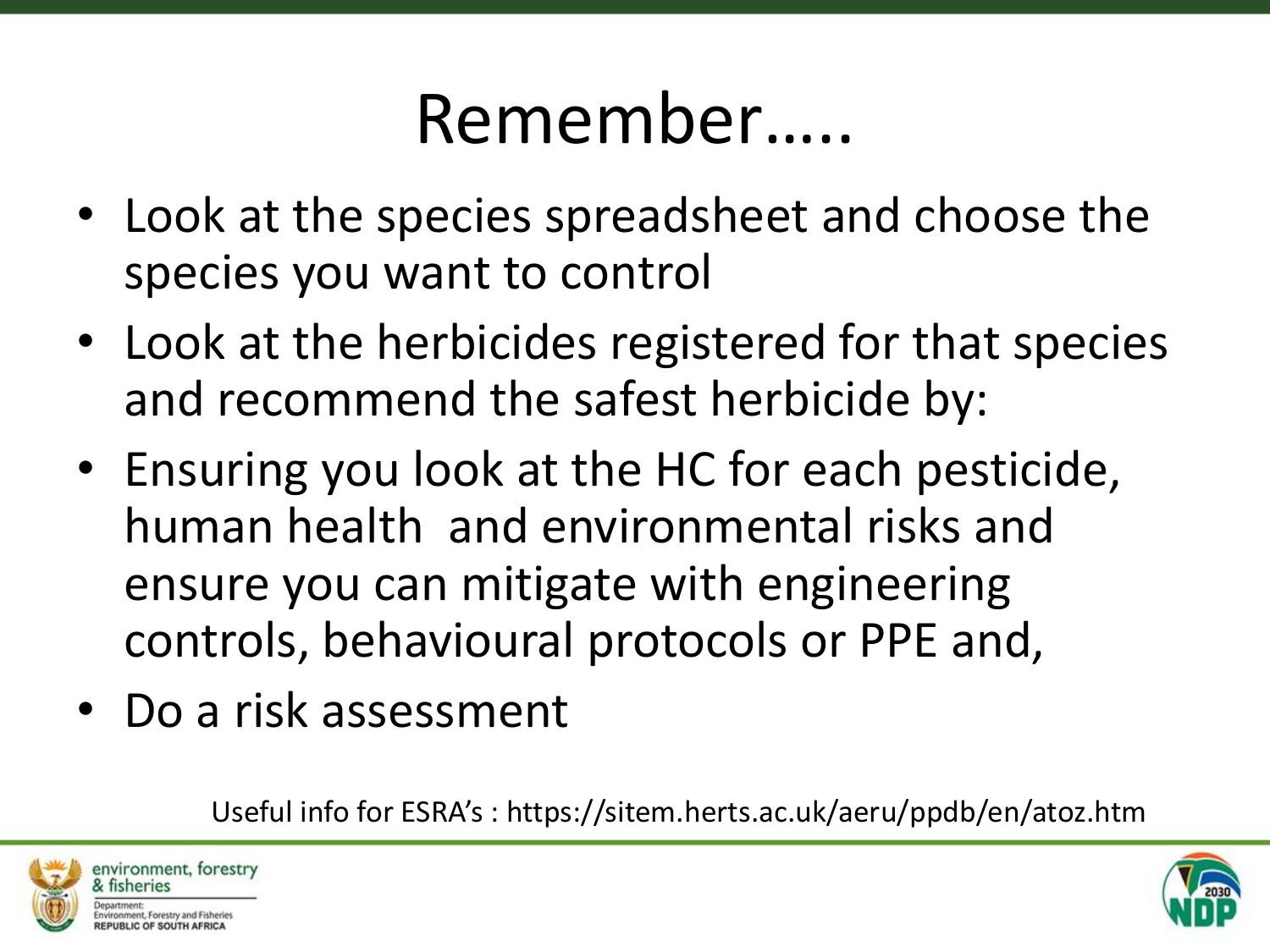#### Black wattle – cut stump

| <b>Hatchet</b>                                                               | <b>Plenum</b>                                                                              | <b>Access</b>                                                               | <b>Confront</b>                                                                                                                   | <b>Timbrel</b>                                                                                   |  |  |  |
|------------------------------------------------------------------------------|--------------------------------------------------------------------------------------------|-----------------------------------------------------------------------------|-----------------------------------------------------------------------------------------------------------------------------------|--------------------------------------------------------------------------------------------------|--|--|--|
| $HC2$ – acute tox<br>mammals & birds.<br>H319, H335, H315                    | HC2, - H302,<br>H312, H319, H332<br>Harmful if<br>swallowed,<br>inhaled in contact<br>skin | $HC2 - H302, H312,$<br>H319, H332<br>Harmful if<br>swallowed and<br>inhaled | $HC2 - H302, H315,$<br>H317, H318, H319,<br>H335, H373<br>Harmful<br>swallowed<br>Damage kidneys&<br>organs, allergic<br>reaction | HC2-H302, H317,<br>H318, H315, H335,<br>H336, H360<br>Eye and skin<br>irritation, resp<br>irrit. |  |  |  |
| $HC 8 - persistence$<br>in soil/water.<br>$H412 -$ harmful to<br>AL with LLE | $HC3 - carcinogen$<br>$H335$ – respiratory<br>irritation                                   | $HC3 - carcinogen$<br>H335                                                  | HC 5- develop &<br>Reproduct tox<br>$H360 - \text{damage}$<br>unborn child                                                        | $HC8 - soil$<br>resistance - H411                                                                |  |  |  |
|                                                                              | $HCG - EDC$<br>$H370 - \text{damage}$<br>to9 organs - lungs                                | $HCG - EDC$<br>$H370 - \text{damage}$ to<br>lungs                           | <b>HC 8-H411</b>                                                                                                                  |                                                                                                  |  |  |  |
|                                                                              | $HC7 - H400$                                                                               | $HC7$ – acute tox to<br>aquatic orgs H400<br>- very toxic                   |                                                                                                                                   |                                                                                                  |  |  |  |
|                                                                              | $HC8 - H410, H412$                                                                         | $HC8 - H410, H412$                                                          |                                                                                                                                   |                                                                                                  |  |  |  |
| environment, forestry<br>$\blacksquare$                                      |                                                                                            |                                                                             |                                                                                                                                   |                                                                                                  |  |  |  |